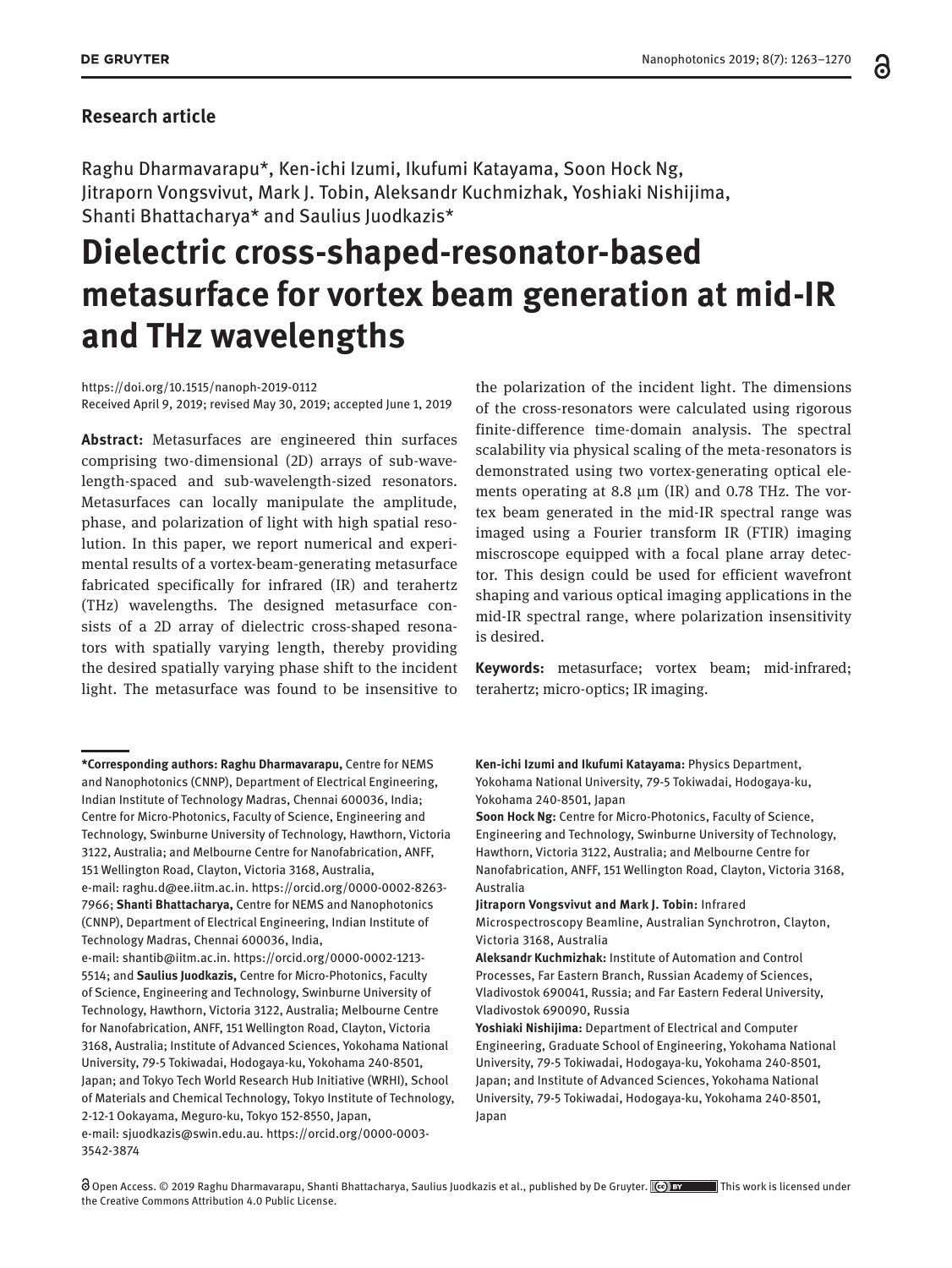### **1 Introduction**

Optical elements to be used in the infrared (IR) and terahertz (THz) spectral ranges with wavelengths spanning from tens of micrometers to sub-millimeters and polarization optical elements based on refraction become nonpractical because of the shortage of highly transparent materials in these wavelength regimes. In addition, their fabrication can often be challenging for high-aspectratio patterns over large macroscopic areas. IR and THz radiations have been used and applied extensively by the optical research and development community in the past decades. While THz technology has gained increasing demand for applications in the sensing and noninvasive imaging fields [1–3], IR-based techniques have been established as a molecular characterization tool for a wide range of applications in microstructural analysis, spectroscopy, and imaging [4, 5].

Several methods have been proposed to fabricate basic optical elements for these wavelengths, such as refractive and diffractive lenses, polarizers, and beam splitters [6, 7]. Recently, a three-dimensional (3D) printing technique was employed to fabricate nonconventional diffractive optical elements to generate complex light beams such as Bessel, Airy, and vortex beams in the THz and IR wavelengths [8–10]. Although 3D printing is often considered to be a good solution for generating custom light beams, this approach is still limited for applications that require high fabrication throughput due to the direct write character. There is considerably less work on THz and IR complex light generation despite their huge potential applications. Diffractive optical elements (DOEs) could be considered a solution because they reduce the volume that should be 3D-printed. However, the efficiency of DOEs is significantly low, leading to a major limitation, especially for applications in the THz spectral window.

Laguerre Gaussian beams, also known as vortex beams, are interesting complex beams in optics, which possess helical wavefronts and an on-axis phase singularity [11, 12]. In addition, composite vortex beams possess a self-healing property within the Rayleigh range [13]. Owing to these interesting properties, vortex beams have been used in many applications, such as optical manipulation of microparticles [14, 15], fiber-optic communication [16], and stimulated emission depletion (STED) microscopy [17]. Currently, the most popular techniques to generate these beams in the visible wavelengths include computer-generated holograms [18], spatial light modulators [19], spiral phase plates (SPPs) [20], and so on. In 2012, Genevet et al. employed a V-shaped-antenna-based metasurface [21] to build a vortex-generating SPP in the

IR spectral region. A year later, the same design concept was extended to the THz region and used to fabricate vortex generators [22]; also a modified version of the antenna was proposed to generate vortex beams in the THz region [23]. Geometric metasurfaces, which work on the Pancharatnam-Berry phase phenomenon, are used to generate both scalar [24] and vector [25] vortex beams. Recently, polarization-sensitive generation and modulation [26] of orbital angular momentum (OAM) beams was reported using dielectric metasurfaces based on silicon fin structures. Metasurfaces have recently become a platform to realize and apply the optical spin-Hall effect [27]. Metasurfaces can be built using several types of meta-atoms, such as V-shaped antennas [28], cylindrical disks [29], or nano-fin structures [30].

In this work, we have developed a vortex beam generator for the mid-IR spectral range  $(8.8 \,\mu\text{m})$ , using crossshaped resonators [31], which can support both Mie-type electric and magnetic dipole resonances to realize phase manipulation and to completely suppress reflection losses. The idea behind choosing this wavelength was to use the generated vortex beam to measure the absorbance of secondary protein structures such as the β-sheets in silk, which also lies at in the same wavelength region [32–35]. The generated vortex beam was captured, for the first time, using a Fourier transform infrared (FTIR) imaging microscope with a focal plane array (FPA) detector. To show the versatility and scalability of this design, we scaled the IR design and generated a vortex beam of charge 1 at 0.78 THz. The transmission response of both s- and p-polarizations showed a polarization insensitivity for this design. Finite-difference time-domain (FDTD) simulation, fabrication, and optical characterization results are presented to support the experimental results.

# **2 Results and discussion**

### **2.1 Design of the unit cell**

In this section, we discuss the design parameters and dimensions of silicon cross-resonators to achieve high transmission and  $0-2\pi$  phase response for full wavefront control. A schematic of the silicon cross-resonator is shown in the inset of Figure 1B. Silicon was chosen because of its high relative permittivity of  $\varepsilon_r$  = 13.5 and its low loss in the THz regime. The design frequency is chosen to be 34 THz, which lies in one of the absorption bands of silk in the IR spectral range. The following cross-resonator dimensions were optimized to get maximum transmission and  $2\pi$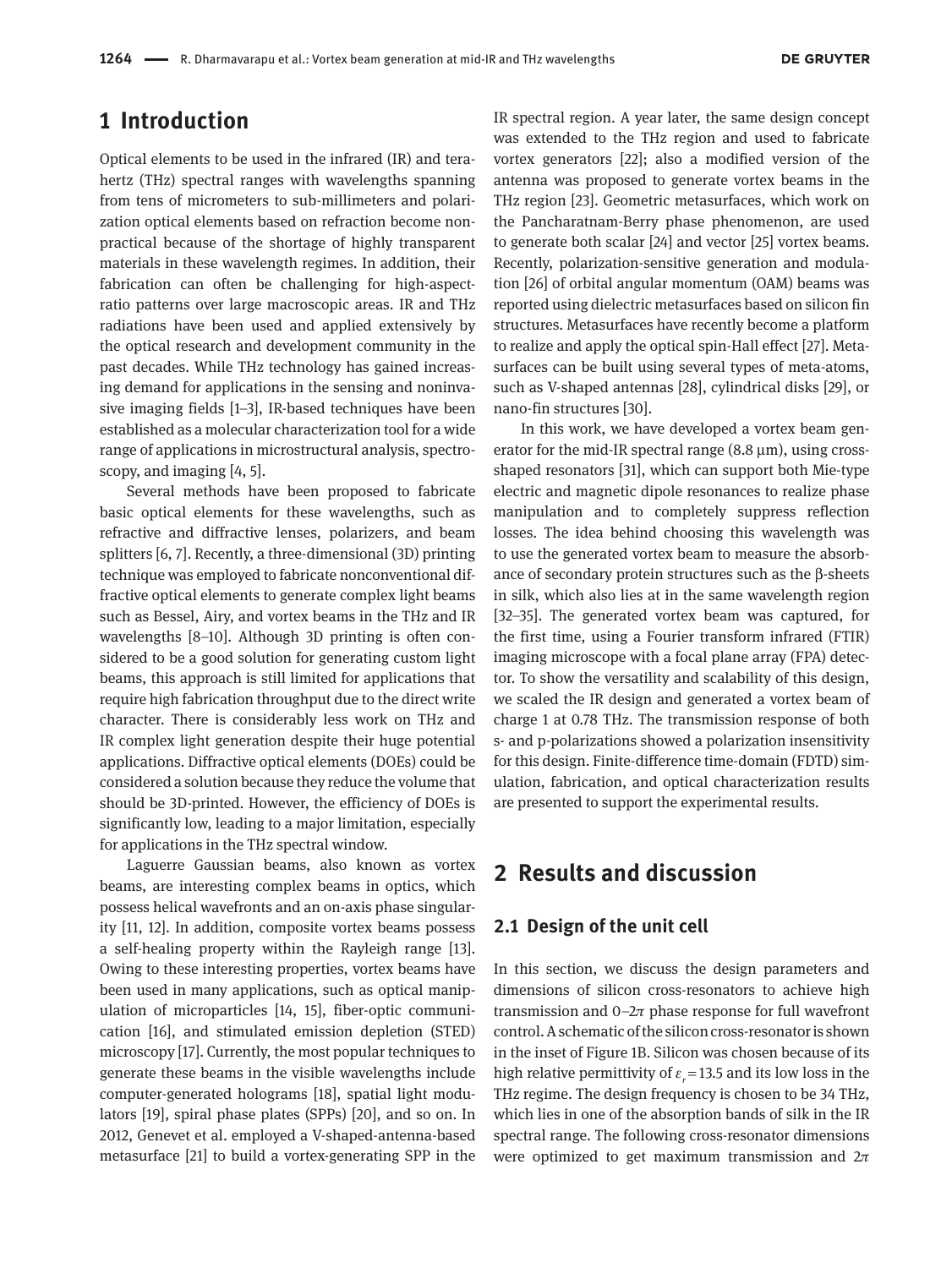

**Figure 1:** Meta-atom design summary and schematic layout of the Spiral Phase Plate.

(A) Simulated transmission amplitudes and the corresponding transmission phases as a function of arm length *L*, over the frequency range 31–37 THz. Spectral position near 34 THz was selected for design of vortex generator because of the constant transmission amplitude and possibility of  $2\pi$  phase control. (B) Schematic of the vortex generator layout and silicon cross meta-atom in the inset. (C) Look-up table for IR cross-resonators. The length *L* of the cross-arm is varied from 1 to 6.5 μm to achieve 0–2π transmission for the IR design.

phase coverage at the chosen operational frequency. The  $2\pi$  phase coverage is achieved by changing the length of the resonator from 1.25 to 6.5 μm. The width, height, and lattice constant of the unit cell were fixed at 1, 1.85, and 7.25 μm, respectively.

We considered the electromagnetic response of one resonator with periodic boundary conditions, as the spacing between the resonators was sub-wavelength, which allowed very low coupling between the adjacent resonators. Each resonator can support electric and magnetic resonances when the dimensions become comparable to the wavelength of the incident light [36]. High transmission can be achieved by tuning the dimensions such that the two resonances overlap spectrally and cancel out the backscattered light. In our simulations, the refractive index model of silicon is fitted to Palik data, and the incident wave is assumed to be a plane wave propagating along the *z*-axis with the electric field along the *x-*direction. The transmission amplitude and phase are extracted from the S21 parameter of the FDTD simulation.

The FDTD-extracted electric field amplitude and phase data for different cross-lengths (1.25–6.5 μm) and operating frequencies (31–37 THz) are shown in Figure 1A. The plot in Figure 1C shows the variation of transmission amplitude and phase with respect to changing crosslengths from 1.25 to 6.5 μm at the desired frequency of 34 THz  $(\lambda = 8.8 \text{ µm})$ .

For the THz vortex generator we chose 0.78 THz as the operating frequency. This corresponds to a wavelength of 410 μm. This wavelength was selected as the band close to the coherent synchrotron radiation (CSR) at 0.3–0.4 THz. CSR is a unique and the highest brightness radiation source in the IR beamline at the Australian synchrotron facility, which can benefit from a set of optical elements to control the polarization, intensity, and wavefront. We used linear scaling to find the desired starting dimensions for the THz metasurface. The wavelength scaling factor was 46.5, which was calculated by taking the ratio of the two wavelengths. We found the maximum length for the cross-resonator to be approximately 300 μm by applying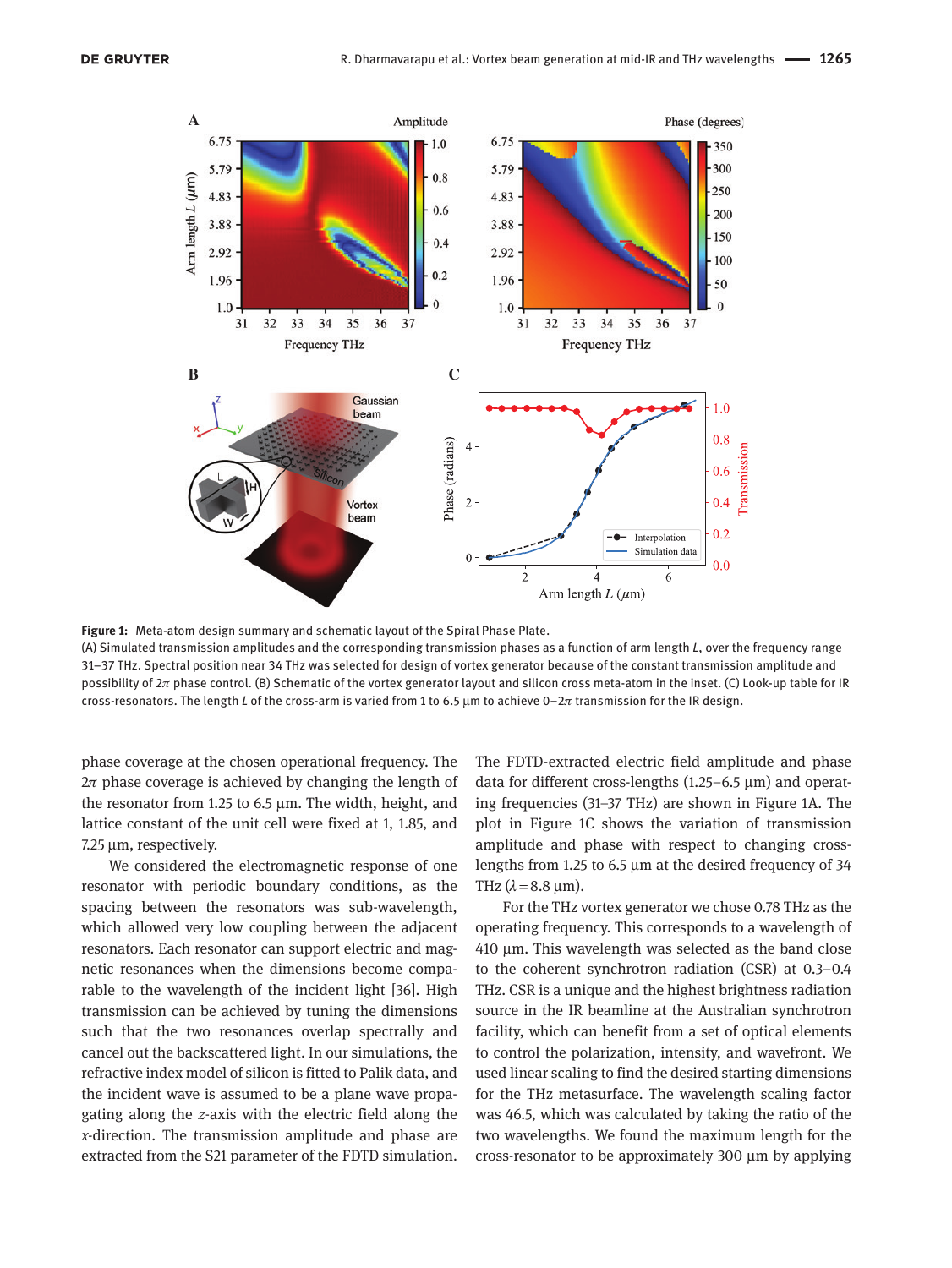the same scaling factor to the length of the cross-resonator. By using further FDTD optimization, we narrowed down the desired length range to 180–275 μm to achieve 0– $2\pi$  phase coverage at 0.78 THz. The width, height, and lattice constant of the cross were fixed at 70, 150, and 380 μm, respectively.

#### **2.2 Mid-IR vortex generator**

A metasurface for vortex beam generation at mid-IR wavelengths is constructed as follows. The phase function of the vortex generator is given by the helical function

$$
\Phi(x, y) = l \tan^{-1}(y/x), \tag{1}
$$

where  $(x, y)$  are the coordinates in the metasurface plane, and *l* is the topological charge of the vortex beam. The continuous phase profile of the vortex generator given in Eq. (1) is discretized to eight phase levels, and eight crossdimensions with nearly equal phase steps of  $\pi/4$  to cover the full  $2\pi$  range are selected from the look-up table plot of Figure 1C. It can be seen that all the resonators have high transmission with a mean variation of only 5%. The schematic of the vortex generator is shown in Figure 1B.

To gain intuitive insight into the phase-tuning phenomenon of the cross-resonator, a simple analytical model [37] is presented here. Each of the cross-resonators can be considered a coupled electric and magnetic dipole excited by an incident electromagnetic wave. The far-field electric field of the metasurface is the sum of the incident field and the electric and magnetic dipole radiation coming from these individual cross-resonators. Therefore, the transmission coefficient of each resonator can be written as

$$
t(\omega) = 1 + \frac{2j\gamma_e \omega_e}{\omega_e^2 - \omega^2 - 2j\gamma_e \omega_e} + \frac{2j\gamma_m \omega_m}{\omega_m^2 - \omega^2 - 2j\gamma_m \omega_m},
$$
 (2)

where  $\omega$  is the frequency of the incident beam,  $\omega_{_e}$  and  $\omega_{_m}$ are the electric and magnetic resonance frequencies, and  $\gamma_{_e}$  and  $\gamma_{_m}$  are the damping factors of the electric and magnetic dipoles. Figure 2A shows the transmission phase and amplitude simulated using FDTD (red curve) and the curve fit to the analytical model given in Eq. (2) for the cross-resonator with an arm length of 3 μm. For this crossresonator, we have extracted the electric and magnetic resonance frequencies  $\omega_e$ ,  $\omega_m$  and the damping factors  $\gamma_e$ , γ*m* to be 35.0, 35.1 THz and 2.13, 0.72, respectively, using curve fitting. The difference between the analytical model and FDTD data can be attributed to the finite mesh settings of the FDTD solver. Figure 2B shows the maximum variation in the transmission amplitude (Δ*T*) and phase coverage (ΔΦ) among the eight chosen cross-resonators over the wavelength range 8.3–9.5 μm. Even though the resonators provide nearly the desired  $2\pi$  (gradually decreasing) phase coverage over the entire frequency band, all the cross-resonators at a specific frequency do not have the same transmission, which can be clearly seen from the dip in Figure 2B. If we consider that a 20% variation in transmission among the resonators is acceptable, we can use this design over a bandwidth of  $\sim$ 170 nm, around 8.85  $\mu$ m.

We used a 500-μm-thick silicon wafer to fabricate the IR vortex generator. The device was fabricated using electron beam lithography (Vistec EBPG) followed by anisotropic dry etching using the standard Bosch process, with the photoresist acting as the etch mask. The etching recipe was optimized to get the desired cross-height of 1.85 μm. An SEM image of the fabricated vortex plate is shown in Figure 3A, where the inset was captured at higher magnification to show a single cross meta-atom.



**Figure 2:** Transmission characteristics of single meta atom and bandwidth of the meta device. (A) FDTD-simulated amplitude and phase for a cross-resonator with arm length *L* = 3 μm; curve-fitting to Eq. (2) is plotted by the blue line. (B) Maximum change in the transmission Δ*T* and phase coverage among the eight chosen cross-resonators.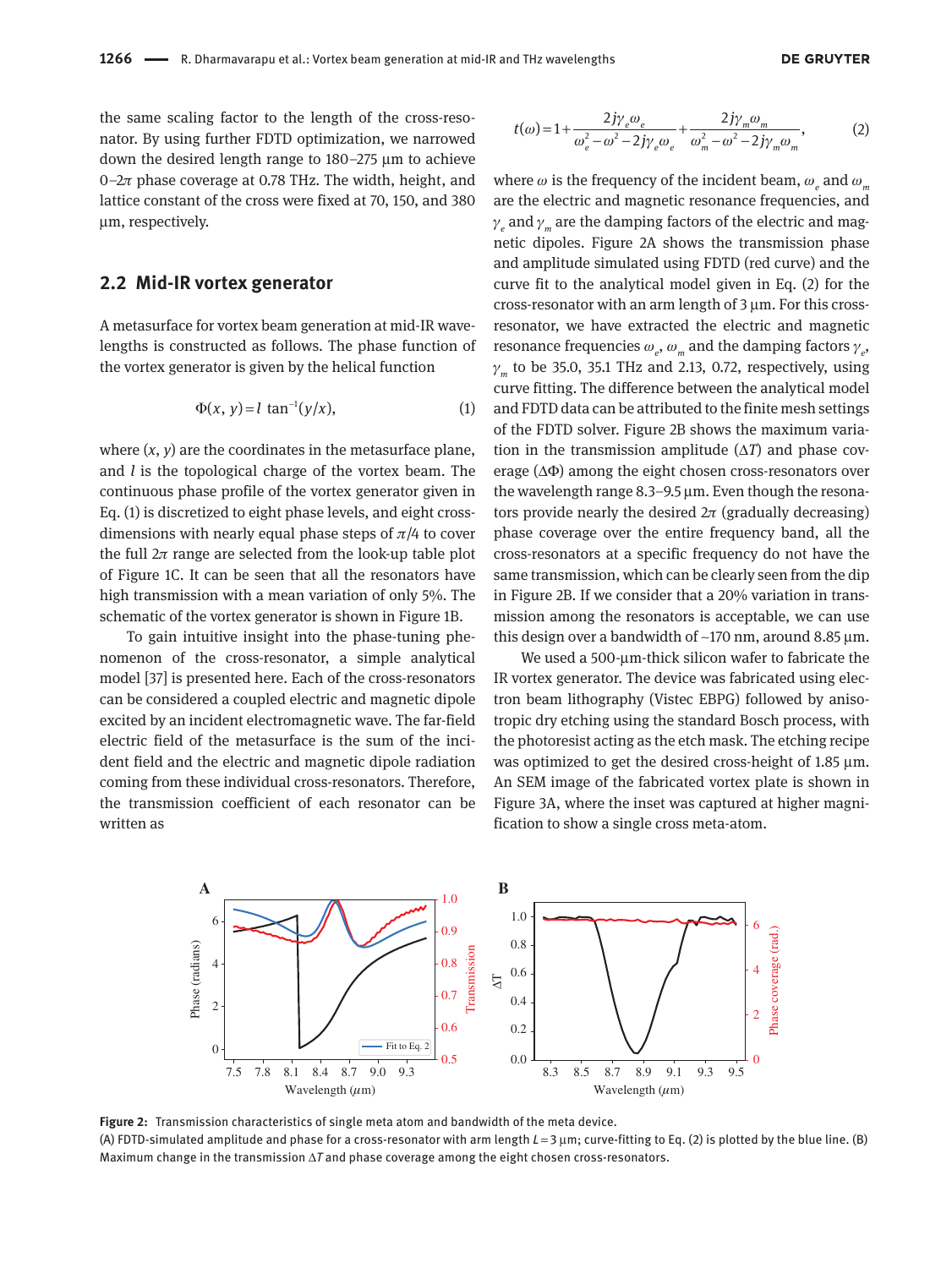

**Figure 3:** SEM image of the fabricated SPP and vortex beam captured using FPA detector. (A) SEM image of meta SPP for *l* = +1 topological charge. The inset shows the single building block. (B) Vortex beam image captured on the 64 × 64 pixel FPA detector.

#### **2.2.1 FPA-FTIR imaging of the vortex generator**

#### **2.3 THz vortex generator**

The IR images of the vortex beam were acquired with an offline FPA-FTIR microspectroscopic instrument at the Australian Synchrotron Infrared Microspectroscopy (IRM) beamline. The system consisted of a Bruker Hyperion 3000 FTIR microscope (Bruker Optik GmbH, Ettlingen, Germany), equipped with a liquid-N<sub>2</sub>-cooled  $64\times64$ element FPA detector and a matching 15× objective and condenser ( $NA = 0.40$ ), which was coupled to a Vertex 70 FTIR spectrometer (Bruker Optik GmbH, Ettlingen, Germany) containing an internal thermal (Globar) IR source.

FPA-FTIR images were collected in the transmission mode in the 4000–800 cm<sup>−</sup><sup>1</sup> spectral region as a single FTIR image covering a sampling area of  $180 \times 180 \mu m^2$ . Each FTIR spectral image consisted of a  $64\times64$  array of spectra, resulting from each square of the detector on the  $64\times64$  element FPA array. As a consequence, a single spectrum contained in an FTIR image represented approximately 2.8 $\times$ 2.8  $\mu$ m<sup>2</sup> area on the sample plane.

For each image, high-quality FTIR spectral images were collected at 4 cm<sup>-1</sup> resolution, with 128 co-added scans, Blackman-Harris three-term apodization, powerspectrum phase correction, and a zero-filling factor of 2 using the OPUS 7.2 imaging software (Bruker). Background measurements were taken using the same acquisition parameters prior to the sample spectral images, by focusing on a clean surface area of the substrate without the vortex pattern. All spectra were analyzed using the OPUS v7.2 software, by integrating the area under the narrow spectral range around 1136 cm<sup>-1</sup> ( $\lambda$ =8.8 μm). Figure 3B shows the vortex beam captured on the FPA detector. The low image quality can be attributed to the use of only eight steps in the SPP and the lower resolution of the FPA sensor itself. A higher number of phase steps would improve the contrast of the vortex intensity profile.

We designed the SPP with a diameter of 1.2 cm consisting of eight phase levels in its eight octants. Each of the octants contained an array of cross-resonators such that the phase varied from 0 to  $2\pi$  azimuthally across vortex generator. Such an optical element has dimensions useful for a range of applications in THz experiments. The FDTD simulation results of the transmitted phase and electric field amplitude are shown in Figure 4A and B, respectively. The designed spiral phase was found to indeed follow the required  $2\pi$  azimuthal span. We could experimentally show the high transmission and polarization independence for this metasurface. However, we could not image the vortex generator in a raster scan mode, as our experimental setup was not capable of such mapping.

To simulate the SPP and the doughnut intensity pattern of the vortex generator, we created its GDSII layout (schematic shown in Figure 1B) using an in-house-developed software MetaOptics [38]. MetaOptics uses FDTD transmission phase versus varying dimensions of a metaatom and creates GDSII layouts of any phase distribution by placing a meta-atom that gives the desired transmission phase at that pixel of the phase mask. The generated GDSII file is loaded in the Lumerical FDTD solver for simulation. The corresponding simulated phase and doughnut intensity pattern are shown in Figure 4A and B.

#### **2.3.1 Fabrication of vortex generator**

A 300-μm-thick intrinsic silicon wafer was used for the fabrication of the optical metasurface element. The device was fabricated using photolithography followed by reactive ion etching (RIE). The mask for photolithography was fabricated using the Intelligent Micropatterning SF100 XPRESS direct writing system. To achieve a resist layer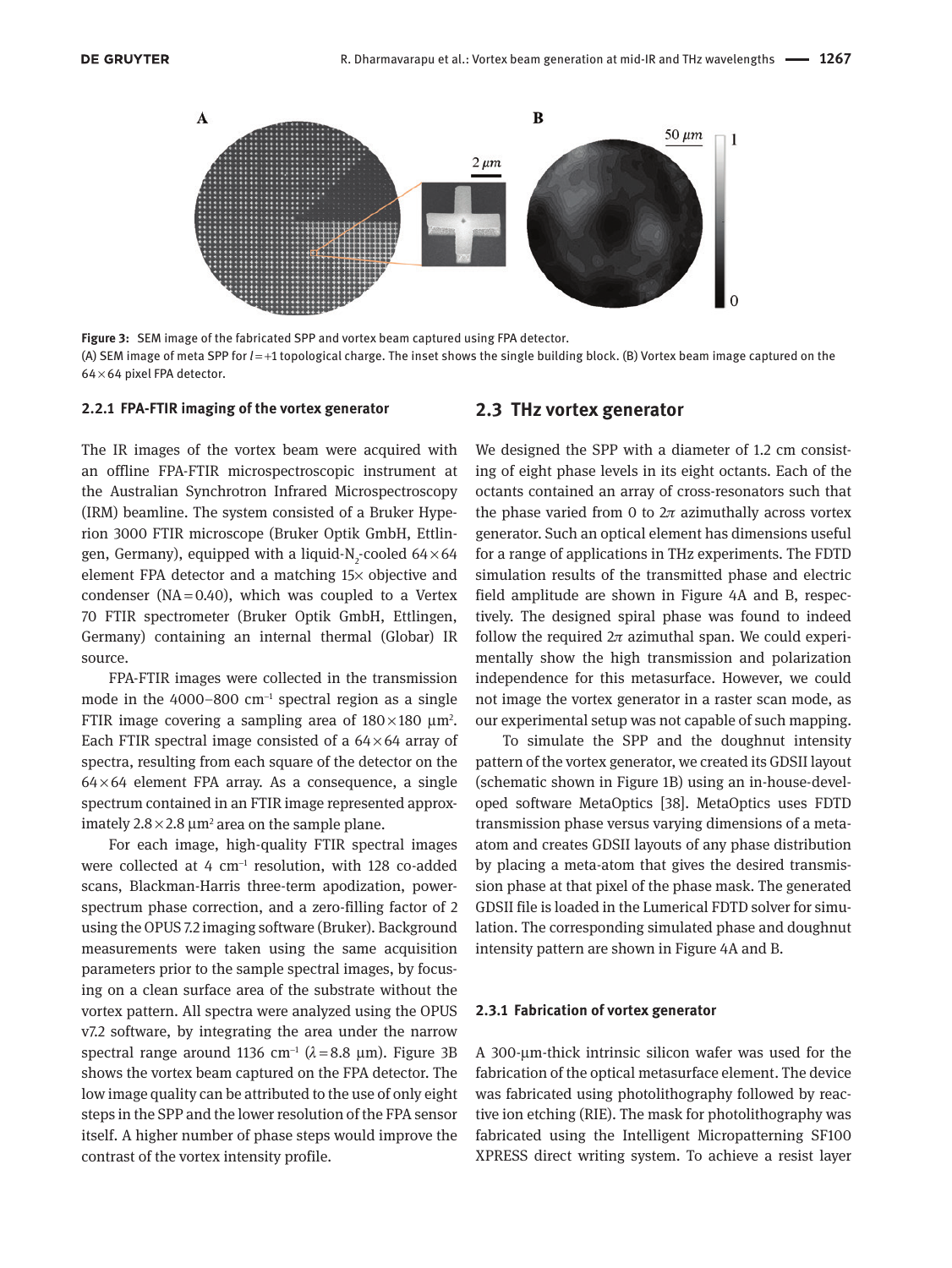

**Figure 4:** FDTD simulation of transmission phase and intensity of the SPP. (A) Azimuthal phase variation from 0 to 2π and (B) electric field intensity |E|² distribution of the THz vortex beam generator. The simulation frequency is 0.78 THz.

of >10 μm thickness, ths AZ4562 photoresist was spincoated at 2000 rpm. The large thickness was needed to obtain a high etch depth of 150 μm by RIE (as the resist acts as a sacrificial mask during this process). The resist was exposed at a dose of 485  $\mu$ J/cm<sup>2</sup>, and then developed in AZ726 MIF for 5 min. The standard Bosch process was used to etch silicon for the required pattern of high aspect ratio. A photograph of the fabricated metadevice and the optical profilometer measurement are shown in Figure 5A and B, respectively. The required depth of 150 μm was achieved after 90 min of plasma etching.

#### **2.3.2 Characterization by time-domain spectroscopy**

Terahertz time-domain spectroscopy (THz-TDS) was used to characterize the performance of the THz vortex generator shown in Figure 5A. Terahertz transmission spectra of the microstructures were measured using a homemade terahertz time-domain spectrometer using a 10-fs Ti:sapphire oscillator with the repetition rate of 80 MHz and output power of 300 mW. The terahertz waves were generated and detected by low-temperature-grown GaAs photoconducting antennae used in the reflection geometry [39]. The THz spectrum spans a broad bandwidth from 0.2 to 15 THz with a dip at 8 THz. The transmittance of the samples were characterized by the ratio of the spectrum of the transmitted THz wave through the sample to that through the bare silicon substrate of the same thickness. We measured the transmittance at several different positions on the vortex generators. The positions of the incident THz waves were confirmed by the residual of the pump laser reflected from the surface of the generation photoconducting antenna. This guide light was filtered by an additional silicon plate during the measurement. The system was purged with nitrogen to avoid water vapor absorption.

Almost identical E-field transients were observed in transmission at the two perpendicular polarizations, as shown by the waveform and its Fourier transform (spectrum) in Figure 6. Transmission performance of the vortex generators designed for maximum *T* at 0.78 THz is



**Figure 5:** THz vortex generator and the height profile of the cross resonators measured using optical profiler. (A) Photo of the fabricated metadevice for vortex beam generation. (B) Depth profile measured using an optical profilometer (Bruker).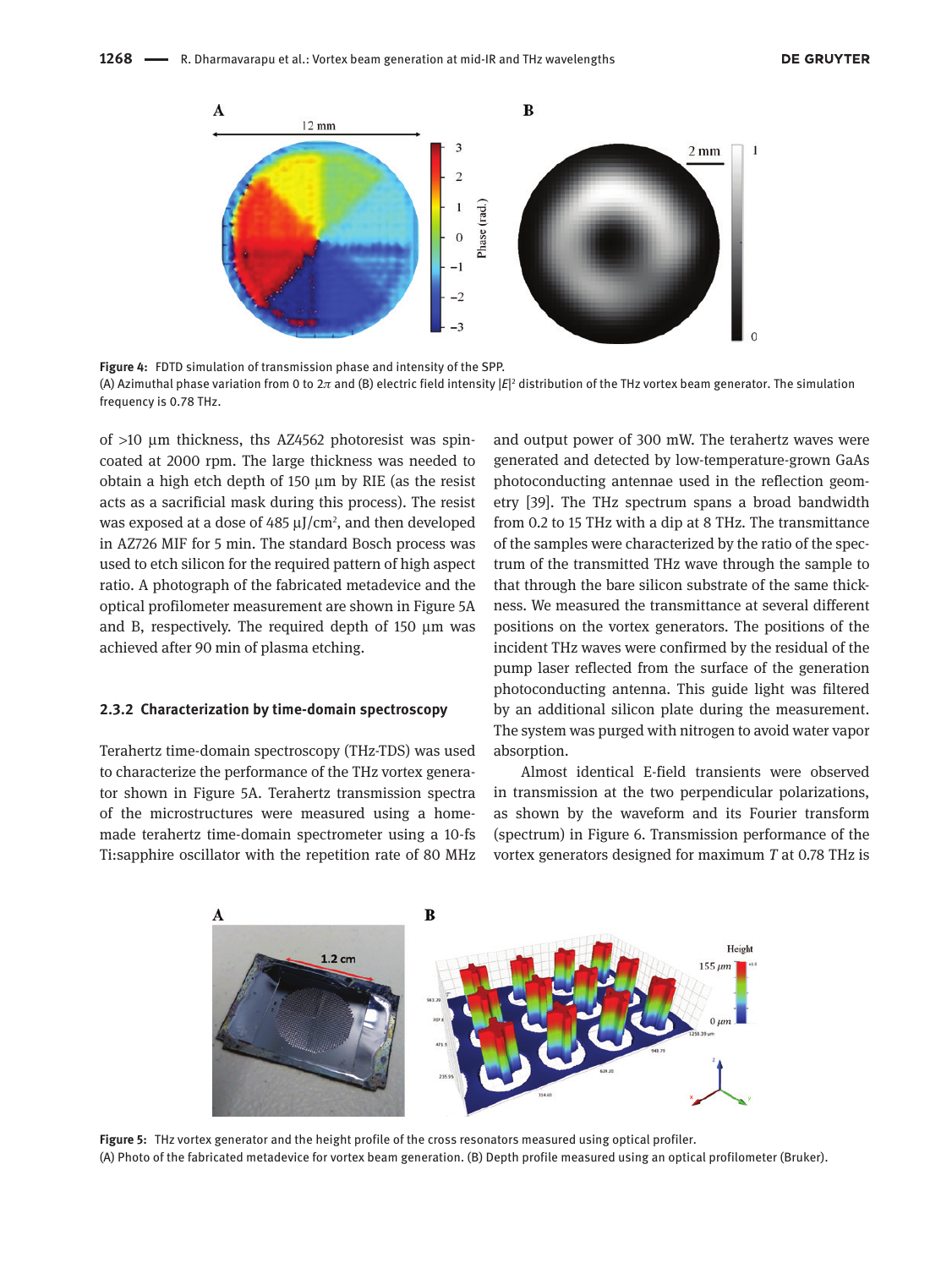

**Figure 6:** Polarization-independent action of the Si metasurface vortex generator measured by THz time-domain spectroscopy (THz-TDS). (A) Electric field transients (waveforms). Reference is the reflection signal from the GaAs antennae. Back-side reflection is shown on the waveform from the flat Si. Two perpendicular polarizations at 0° and 90° shows nearly identical waveforms. The high-frequency fringing is the result of the Fabri-Perot etalon made of the front and back surfaces of Si. (B) Fourier transform of the waveforms shown in (A).

shown in Figure 7. Closely matched spectral performance for two perpendicular polarizations was observed with the transmittance maximum at a slightly shifted 0.8 THz wavelength. The deviation is due to the slight mismatch between the simulated and fabricated dimensions of the cross-resonator.

The pattern of cross-antennas is also performing as a spectral filter. A promising application is to combine filtering and focusing by a flat Fresnel lens pattern to increase the signal-to-noise ratio in optical filtering as was recently demonstrated by laser ablation [40].



**Figure 7:** Transmission of the Si metasurface vortex generator. The peak is at 0.83 THz (arrow marker), which is close the designed 0.78 THz. The deviation is due to the slight mismatch between the simulated and fabricated dimensions of the cross-resonator.

### **3 Conclusions**

Metasurfaces composed of azimutally rotated sections of cross-antennas patterned at different cross-lengths *L* and fixed period Λ were used to fabricate optical vortex generators. By using Si, we demonstrated that high-transmission optical elements at the designed wavelengths in mid-IR and THz spectral ranges could be made. The high refractive index of Si is beneficial for the required overlap of electric and magnetic resonances for the cross-antennas used in this work. The used cross-antenna design is beneficial for polarization-insensitive performance of the vortex beam generators. This is a useful virtue for synchrotron applications where the beam has a complex polarization composition [41].

This study shows that a missing toolbox of optical elements imparting OAM on to beams at IR spectral ranges is readily available using the metasurface approach. We used a linear scaling approach to demonstrate the vortex generator at THz wavelength and experimentally demonstrated the high transmission and polarization-independent behavior. Simulation results showed the desired spatial phase variability needed for beam-shaping applications.

**Acknowledgments:** The FPA-FTIR imaging experiment was carried out on the offline FTIR instrument at the Australian Synchrotron IRM Beamline, part of ANSTO, during the approved beamtime for Proposal ID M13416. This work was performed in part at the Melbourne Centre for Nanofabrication (MCN) in the Victorian Node of the Australian National Fabrication Facility (ANFF). This research was partially funded by JSPS KAKENHI. A.K. is grateful for support via the Russian Science Foundation